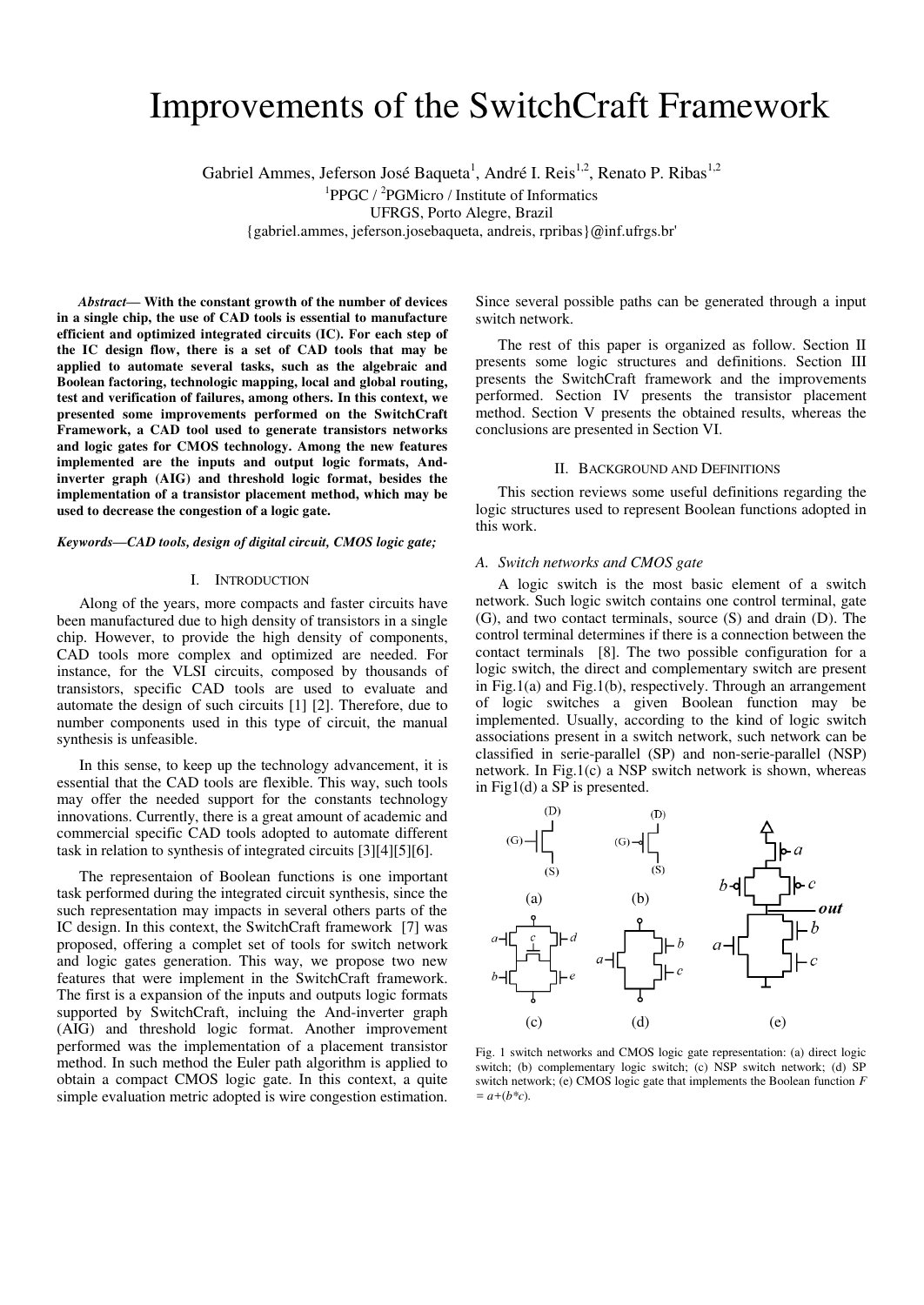The switch networks can be used to implement the CMOS logic gate. Basically, a gate is composed by two complementary planes, *pull-up* plan and *pull-down* plan. The *pull-up* plan is composed by P-MOS transistors, which are represented by complementary logic switches, and *pull-down* plan is composed by N-MOS transistors, which are represented by direct logic switches. In Fig.1(e) it is shown the CMOS logic gate that implements the Boolean function  $F = a+(b*c)$ .

### *B. Threshold logic*

The threshold logic functions (TLF) are a subset of Boolean functions, which can be implemented by a structure called threshold logic gate (TLG). Such structure is composed by a set of inputs  $(x_i)$ , where each input has a weight value  $(w_i)$ , and a threshold value (T) associated to the function. The logic behavior of the TLF is defined by the sum of the inputs weights, as follows:

$$
F = \begin{cases} 1, & \sum_{i=1}^{n} w_i x_i \ge T \\ 0, & otherwise \end{cases}
$$
 (1)

All threshold functions can be implemented through a single TLG. In Fig. 2 some TLG are shown, in this case the weights of the inputs and the Threshold value are defined as integers. For example, in Fig. 2 (a) the logic function AND3 is shown, this way, each input has its weight equals to 1 and the threshold value is 3. The process to identify if a given Boolean function is threshold, is called TLF identification [9]. If a given function is not TLF, more than one gate is necessary to implements such a function. The set of TLGs used to implement a non-TLF is called TLG network. In Fig. 2(d) is shown a TLG network corresponding to  $F = (a^*b) + (c^*d)$ .



Fig. 2 Threshold logic function implementations; (a) 3-input OR; (b) 3-input AND; (c)  $F = (a^*b) + (a^*c) + (b^*c^*d) + (b^*d^*e)$ ; and (d)  $F = (a^*b) + (c^*d)$ .

#### *C. And Inverter Diagram (AIG)*

An and-inverter graph (AIG) is directed acyclic graphs (DAG) where the nodes are represented by AND2 gates or primary inputs. The nodes of a AIG are conneted by edges, which has its polarity defined by inverters represented by bubbles on the edges. An exemple of AIG is presented in Fig.3, the Boolean function  $F = (xI + x2 + (x3 * x4))$ .



Fig. 3 AIG representation: such structure implements the Boolean function *F*   $= (x1 + x2 + (x3 * x4))$ 

# III. SWITCHCRAFT IMPROVEMENTS

The main goal of the SwitchCraft framework is to provide a set of algorithms and methods to help designers to generate transistors networks and logic gates, as well as to estimate and evaluate them [7]. Basically, such framework is divided in four main modules:

- *Data input module*: offer support to several inputs formats, such as Boolean expression, binary decision diagram (BDD), truth table, BLIF and Spice netlist. These formats are used as inputs to generate the switch networks and logic gates.
- *Transistor network generation*: responsible to generate transistor networks with different arrangements and electrical behaviors. Besides the switch networks generated through the inputs formats, this module can generate the complementary switch networks considering the input switch network.
- *Transistor network profile and estimation*: implements a set of estimation methods, considering the electrical behavior of switch networks. Among the estimations methods implemented are Elmore delay module,<br>Dynamic power consumption, Static power consumption, consumption and Area estimation.
- *Transistor network view*: this module implements some options to visualize different switch networks and logic gates generated by framework.

The features implemented in this work are inserted in the *Data input* and *Transistor network profile and estimation* modules. In this context, the *Data input* module consists of an independent tool called Logic2Logic. This tool is used to converted logic formats representations, among them are truth table, BDD, BLIF and others [10]. This tool is integrated to the SwitchCraft, expanding the inputs formats used as base for the switch networks and logic gate generations. This tool, also offer a visual representation for each input logic format supported.

 Basically, the Logic2Logic converts any input format to a truth table representation, which is converted for any output format defined by user. In this work, we presented two new input and output logic formats implemented in the Logic2Logic tool. The AIG format has a textual and visual representation, whereas the threshold format has only the textual representation. The transistor placement method implemented is described with more detail hereafter.

#### IV. TRANSISTOR PLACEMENT METHOD

The Euler path is a convencional algorithm of placement used to reduce the number of diffusion gap during the layout generation. The goal of algorithm is find the same uninterrupted path of transistors, called Euler path, in the *pullup* plan and in the *pull-down* plan of a logic gate [6]. On the other hand, when it is not possible to find one single Euler path, the algorithm returns two or more sub-Euler paths, which are seperated by a diffusion gap. However, the diffusion gaps increase the number of contacts used to route the circuit, and consequently the congestion of wire.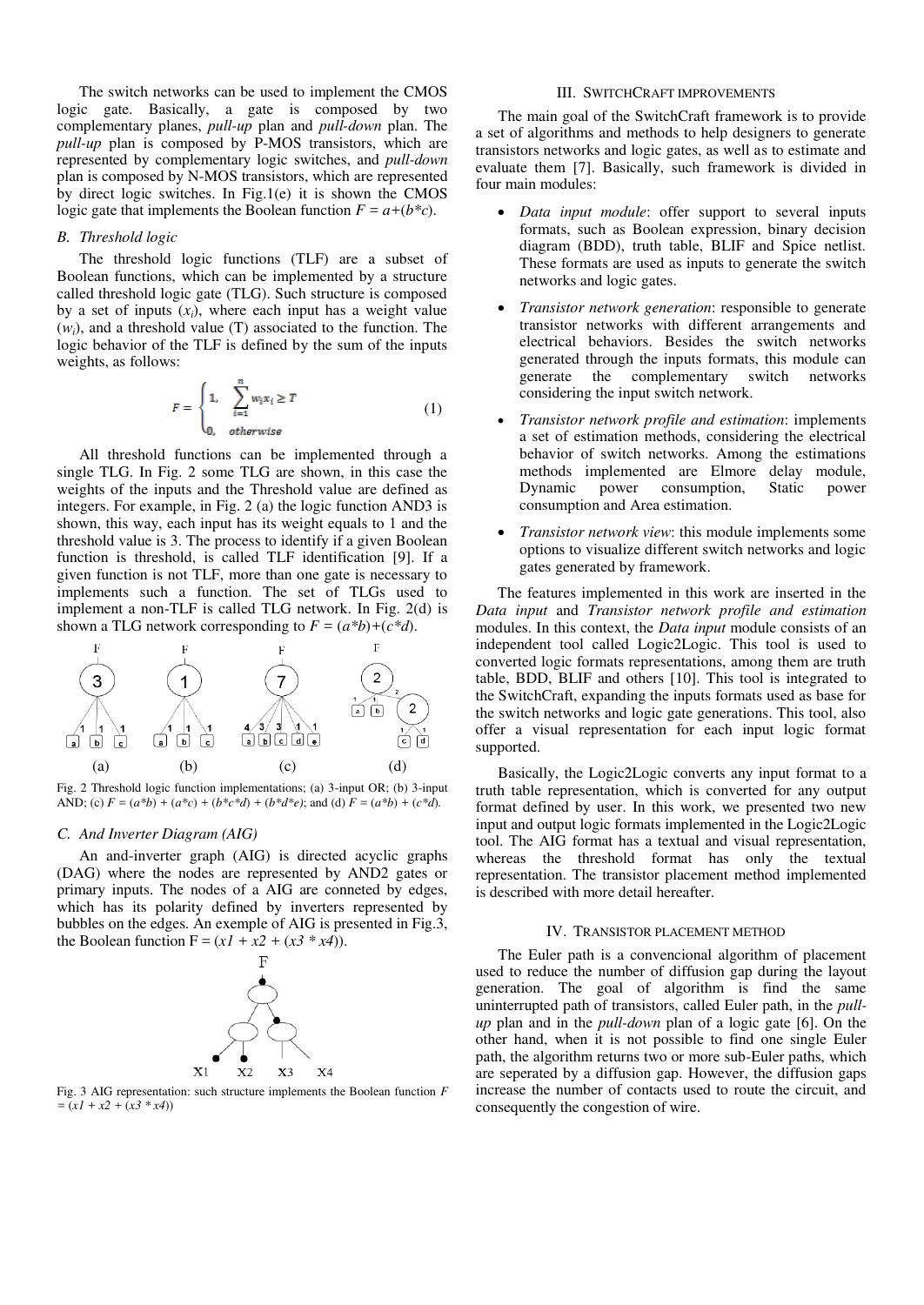In order to reduce the number of difussion gap, in cases where there is not a single Euler path, one pre-analysis can be applied. Such analysis consist of one reordering of the serial associations of transistors or sub-networks. Since the Boolean function represented by a given switch network is not changed by reordering of series associations. Besides, in some cases, such reordering can defines the occorence of an Euler path. An example is presented in Fig.4, where the Euler path is found after the reodering of the switch network. In Fig.4(a) it is possible to seen the switch network before the reordering, whereas Fig.4(b) presents the topology obtained after the reordering, which contens a single Euler.



Fig. 4 Reordering of serial associations of switch: (a) switch network before the reordering and (b) switch network after one.

In the transistor placement method a SP switch network and its dual network are used as inputs. In the current implementation, our method cannot be applied in the NSP switch networks. In order to identify all combinations between the serial associations, the algorithm interchange the serial associations of each switch network. Each new combination represents a new switch network. In sequence, the Euler path algorithm is applied for all switch networks generated. A matching checker is used to verify if a given Euler path, found in a SP switch network, can be also found in its dual network. In positive case, theses switch networks are stored in a list, which is used in the next step of the method to find the logic gate that presents the smaller wire congestion. Otherwise, gaps are inserted and the results networks are submitted to the permutation step again, as it is presented in the Fig.5.



Fig. 5 flowchart that describes the propose method.

In the method implemented each switch network is represented by a multi-graph. A multi-graph G consists in a triple of nodes (vertices) set V(G), an edges set and the relation between edges and vertices [7]. In this work, each edge connects two distinct vertices. The nodes of the switch network are mapped as V(G), whereas, the transistors (or switches) are equivalent to the edges. Moreover, an *up-graph* is used to represents a given switch network and its dual network is represented by a *down-graph*.

The first step of our method interchange the serial association in both graphs, *up-graph* and *down-graph*. In this context, edges or sub-graphs in serial associations are interchanged. For each *up-graph* permutation, the Euler path algorithm is applied. All Euler paths found are stored and used as input for the next step of the method. Whether, through a given Euler path obtained from *up-graph*, it is possible to travel on *down-graph* visiting all its edges, such Euler path may be also found in the *down-graph*. This situation defines the matching between networks.

This way, the matching between *up-graph* and the *downgraph* is used to define the wire congestion value for a specific gate configuration. The congestion value is computed considering the canal routing approach [11]. Thus, the number of tracks and contacts used in the routing of each network defines the congestion value. However, depending of the Euler path adopted some tracks may be shared, decreasing the congestion value.

If a matching between the switch networks is not possible, it is applied a method to insert fake edges in one or both graphs. The number of fake edges inserted is minimum, since the Eulerian algorithm is applied. Thus, the fake edges are added in the graph until only two vertices in the graph take odd degree. Each new fake edge represents a gap diffusion in the transistor placement. After the insertion of fake edges, the modified switch networks return to the permutation of series step again.

## V. RESULT AND IMPLEMENTAIONS

# *A. AIG format*

The textual format used to represent the AIG implementation was the AIGER format [12]. In this format, an integer number, multiple of two, represents each input, output and AND2 gate from AIG structure. The inverter gate does not have an explicit representation. By this reason, the polarity of a given signal (input, output or AND2 gate output) is defined by number that represents such signal. Therefore, whether this number is an even number the polarity of the signal is positive. Otherwise, the polarity is negative. An example of this format is shown in Fig.6, where the Boolean function  $F =$  $(xI+x2+(x3*x4))$  is described. It is important to notice that the first line of the textual AIG format represents its header, where the name of AIG is defined, followed by number of components, inputs, latches, outputs and AND gates. A graphic representation for such Boolean function is presented in Fig.3, which was obtained through AIG viewer implemented.

| #header                    |                                             |
|----------------------------|---------------------------------------------|
| AIG name 7 4 0 1 3         |                                             |
| #Declaration of inputs:    |                                             |
| 2                          | #x1                                         |
| 4                          | #x2                                         |
| 6                          | # $x3$                                      |
| 8                          | # $x4$                                      |
| #Declaration of outputs:   |                                             |
| 11                         | # $\frac{1}{2}$ ((! x1 *! x2) * !(x3 * x4)) |
| #Declaration of AND gates: |                                             |
| 10 12 15                   | # $(!x1^*!x2)^*/(x3^*x4)$                   |
| 1235                       | $# 1 x 1 * 1 x 2$                           |
| 1468                       | # $x3 * x4$                                 |

Fig. 6 Textual AIG format description